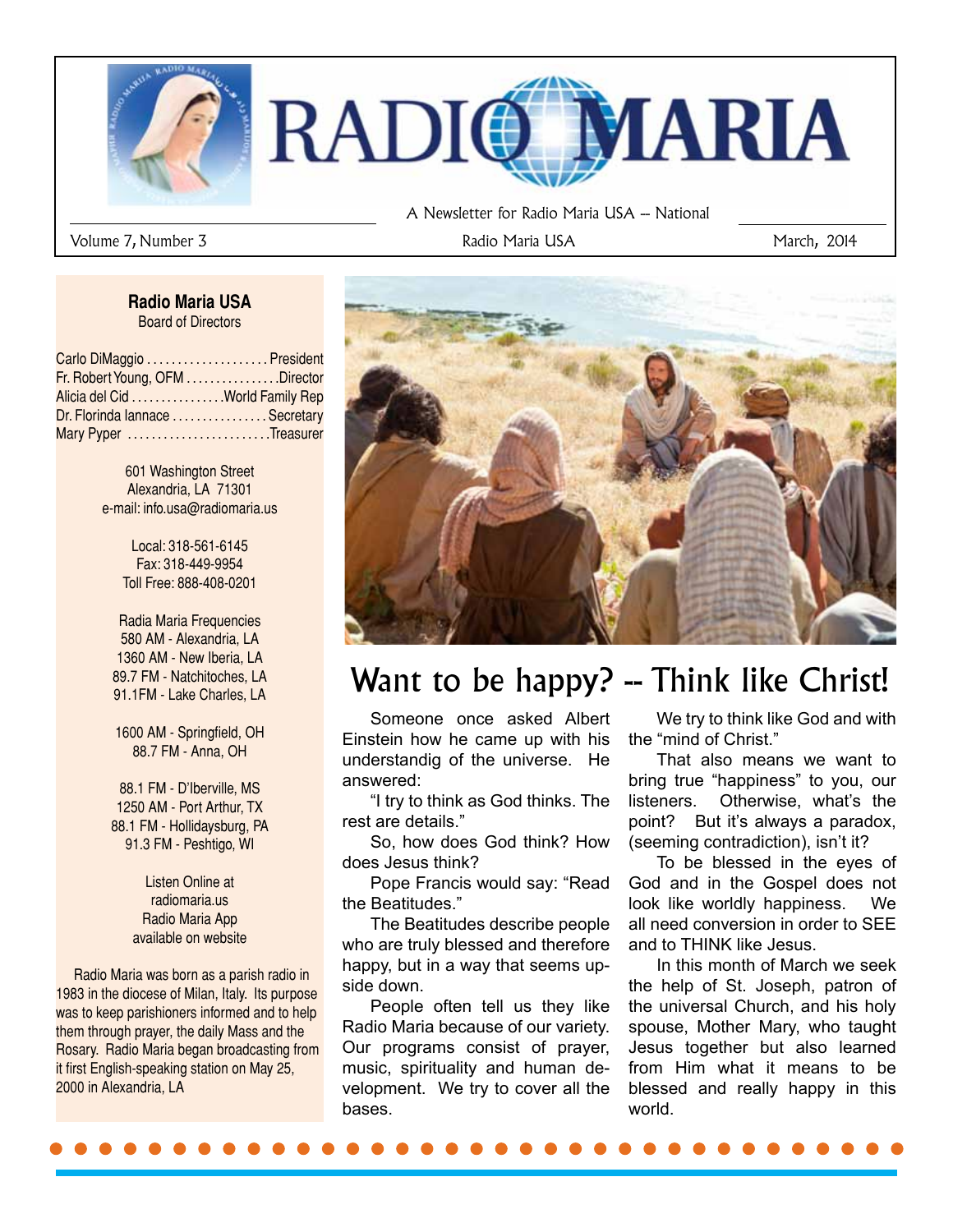# Lunch with RM president & fundraising expert

Southern volunteers inspired to 'get to work' after speaker's presentation

"We've got a lot of work to do," said long-time volunteer Gloria Jones from KNIR in Natchitoches, La. "But we're ready for the challenge!"

Ms. Jones was one of more than 65 people who attended the "Lunch with the President" Feb. 8 at the Holy Trinity Catholic Resource Center in Lafayette, La.

Carlo DiMaggio, president of Radio Maria USA; Alicia del Cid, World Family representative; and special guest Dr. Valerio Melandri, a fund-raising consultant from Italy; spent two days in Louisiana talking to staff members and volunteers about promotion and fund-raising.

"Radio Maria listeners are extremely generous when it comes to supporting its mission," said Father Robert Young, director of Radio Maria. "There's no way we would be where we are today without the generous support of time and money from our listeners and volunteers."

But the good news is that Radio Maria is now in the position to promote itself as not just a regional or even national Catholic radio station, but as a GLOBAL ONE.

"We must begin to promote ourselves as a "global voice" for Radio Maria in the world. "To do this, we must look at promoting Radio Maria in a whole different way."

Melandri touched on securing grants and establishing charitable giving programs, among other fundraising efforts.

Melandri also announced that Radio Maria USA was given the OK to hire a full-time fund-raising person and perhaps a full-time website manager.

"More than anything, we need you," said Dr. Melandri. "Our volunteers are the heart of Radio Maria and we need not only those of you



**RADIO MARIA IN LAFAYETTE.** Welcoming volunteers to the Holy Trinity Catholic Resource Center in Lafayette Feb. 8 are Carolyn Abdalla, director of the center; Carlo DiMaggio, president of Radio Maria USA; Glenda Mathers, co-director of the center; Fr. Robert Young, director of Radio Maria; and Dr. Valerio Melandri, a fund-raising consultant from Italy. More than 65 volunteers attended the event.

here, but others in your parish who are not yet involved."

Melandri encouraged the volunteers attending the meeting to invite others to get involved with Radio Maria. He also challenged the volunteers to take a step above what they were doing now with Radio Maria -- volunteer to speak about Radio Maria at parish Masses, increase their monthly pledge, or volunteer their unique talents to the fund-raising efforts that will be organizing soon.



**FUND-RAISING EFFORTS.** Fund-raising expert Dr. Valerio Melandri, a consultant from Italy, speaks to a crowd of volunteers in Lafayette, La on Feb. 8.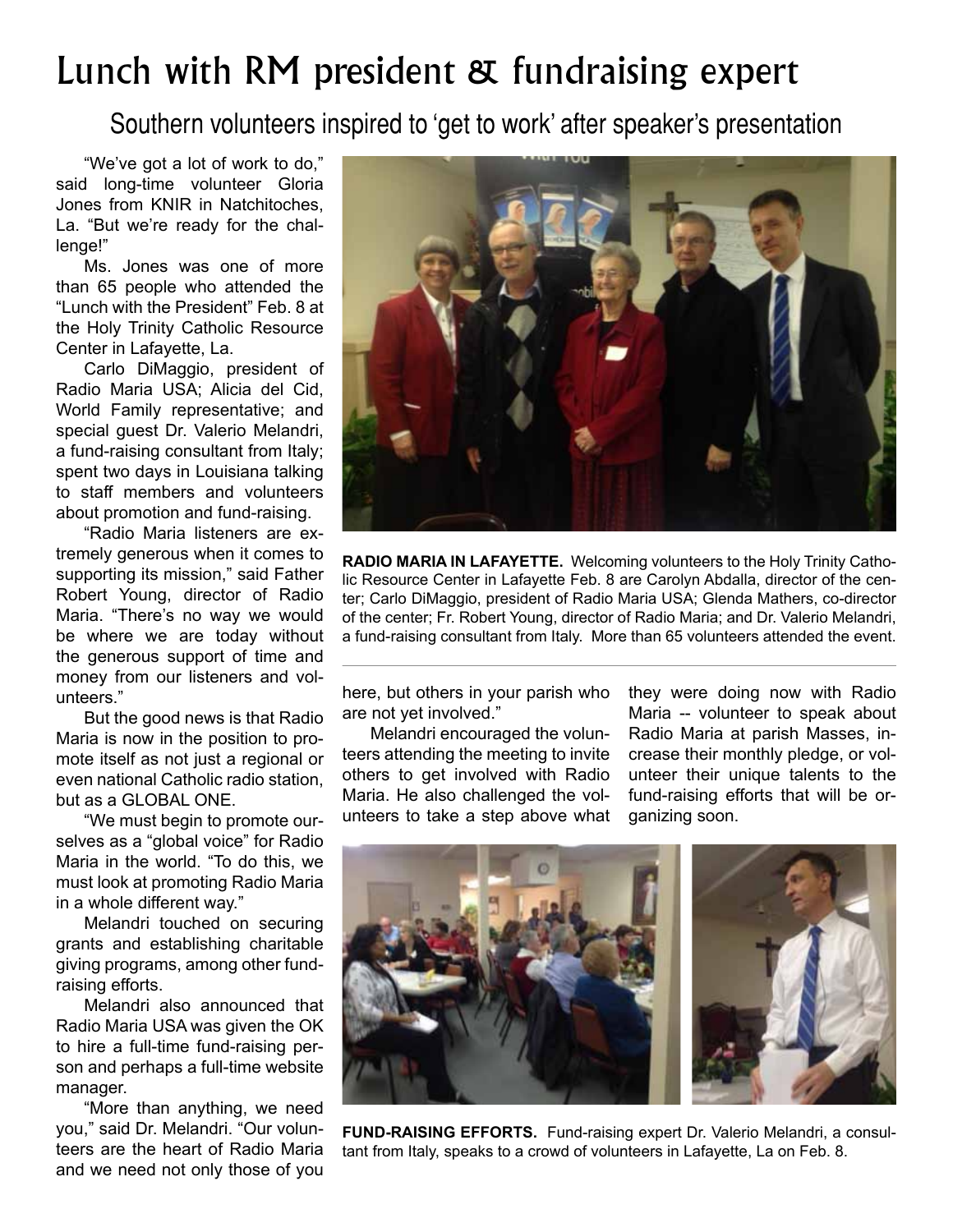## Comments from Listeners

 "I found your network last summer through "Carmelite Conversations". I found it by googling. I've been listening ever since. I even appreciate the less than perfect production quality. You're doing a great job."-- John and Teresa

"Thank you and God bless you in your work. I am so blessed by the prayers and programs of Radio Maria. It is so wonderful to pray with you the daily Angelus, Mass and the Liturgy of the Hours. I truly love having my morning meditation, prayers and devotions with Radio Maria from 6 am to 9 am, culminating in the Holy Mass. And then the noon and 3 pm prayers, Divine Mercy and Rosary. Radio Maria has become a great asset to my devotional, spiritual life while I am living here in prison. I am so grateful for your work…God bless you in all your work. You are in my prayers also." -- Stephen, Beaumont, Tx.

"What a lovely surprise to have that show too." -- A listener

the two CDs come to us and to know we are up to date with Father's talks as they are given. We really appreciate that. This year is going to be a great challenge. but Our Lady will provide for all that is important to our work and for souls. Our prayers are with you and your families. We hope your New Year will be filled with blessings in abundance and good health. May God reward your generosity and sacrifice for souls." -- Patti and all, Florida

"Thank you for the good company you keep me all day. I enjoy all your programs!" -- Clara

"Radio Maria is my go-to station. Love the Divine Mercy Chaplet and Rosary. It's my power-house." -- Linda J., KDEI - Beaumont, Tx.

"I really enjoy the religious music you have on Sundays from 1 to 2 pm. It's just so wonderful and I look forward to it every Sunday. Also "Catholic Country"—love

Program of the Month:

God's Word Alive & Active!

#### **Hosted by Tom Webb**

Airs Fridays, Saturdays, and Sundays

One of the longest running programs on Radio Maria US and one of the most popular. Tom Webb presents the Sunday readings with very helpful background for the readings and his own insights as well. Tune in at the following times to prepare for the Sunday Liturgy with Tom Webb:

| Fridays:   | 8:30 a.m. CST  |  |
|------------|----------------|--|
|            | 8:30 p.m. CST  |  |
| Saturdays: | 8:00 a.m. CST  |  |
|            | 11:30 p.m. CST |  |
| Sundays:   | 8:30 a.m. CST  |  |
|            |                |  |



**February 2, 2014 Message to Mirjana** 

"Dear children, with motherly love I desire to teach you sincerity, because I desire that, in your actions as my apostles, you be exact, resolute, and above all sincere.

I desire that, by the grace of God, you be open for a blessing. I desire that by fasting and prayer you obtain from the Heavenly Father the cognition of what is natural and holy – Divine.

Filled with cognition, under the shelter of my Son and myself, you will be my apostles who will know how to spread the Word of God to all those who do not know of it; and you will know how to overcome obstacles that will stand in your way.

My children, by means of a blessing, God's grace will descend upon you and you will be able to retain it through fasting, prayer, purification and reconciliation. You will have the efficiency which I seek of you.

Pray for your shepherds that the ray of God's grace may illuminate their ways. Thank you."

Note: These messages are not yet recognized by the Catholic Church as having a supernatural origin.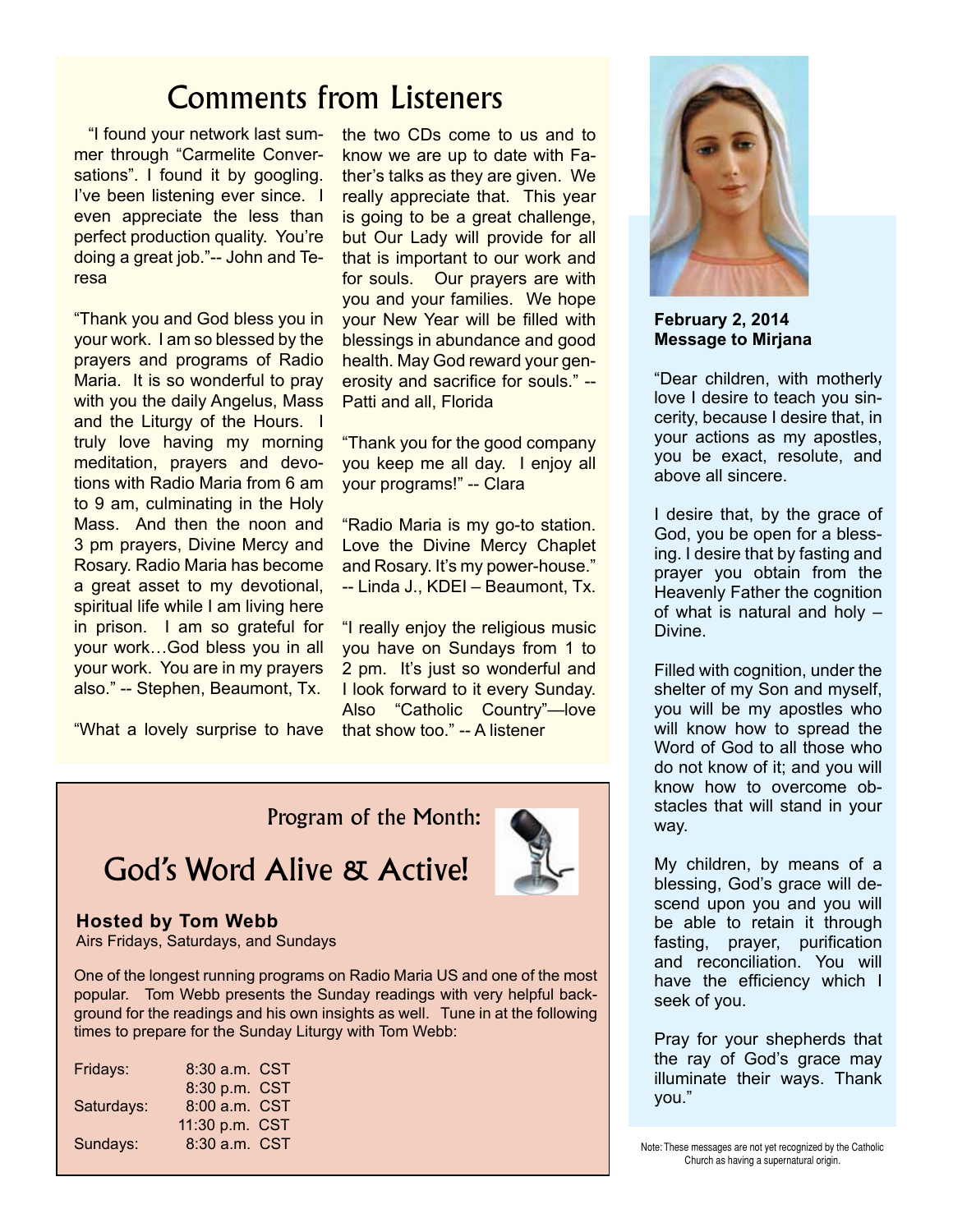### \$125,000 is optimistic goal for Mariathon -- March 18-22

Once again we are about to embark on our Spring Mariathon Fundraiser March 18-22.

Let me say that in the 8 years I have been associated with Radio Maria, I have never seen such excitement, generosity and love being poured out as we find at this time.

And so our first word is always one of THANKS to all who have worked so hard in the past to make our annual Mariathons very successful.

As you know by now, the Mariathon days provide our "bread and butter" for the year's expenses with

the pledges we receive from you, our listeners.

The Mariathon will begin at 6 a.m. on Tuesday, March 18 and will close at 4 p.m. on Saturday, March 22, with a live Mass celebrated from the Radio Maria studio in Alexandria.

Call us anytime on those days between the hours of 7 a.m. - 9 p.m., Tuesday through Friday; and from 6 a.m. - 4 p.m. on Saturday.

Volunteers will be available to take your one-time gift or your monthly pledge over the phone.

The pledges we receive dur-

ing the Mariathons come from you, the listeners and so we look to you, once again, to keep Our Lady's Radio going and growing.

Please join us in this apostolate of Our Lady to bring the Word of Her Son to many more of her children throughout the world. And let us give all that we can to make this Spring Mariathon a fitting tribute to Our Blessed Mother in honor of her most chaste spouse, St. Joseph, patron of the Universal Church.

John Tumminello, Jr. Southern Region President

# Novena to St. Joseph

#### March 3 - March 19 (Feast of St. Joseph)

Please join us in praying the Novena to St. Joseph in preparation for our Spring Mariathon, to be held March 18 -22.

The Novena will begin on

Monday, March 3 and will conclude with the celebration of St. Joseph's Feast Day on March 19 during our Mariathon.

We know St. Joseph can and



O glorious St. Joseph, faithful follower of Jesus Christ, to you we raise our hearts and hands to implore your powerful intercession in obtaining from the benign Heart of Jesus all the helps and graces necessary for our spiritual and temporal welfare and the special favor we now request through the Immaculate Heart of Mary, your beloved and most Chaste Spouse:

(Mention Your Request).

O guardian of the Word Incarnate, through the love you bear to Jesus Christ and for the glory of His Name, Hear our prayer and obtain all that we ask through the same Christ Our Lord. Amen.

will work great miracles for us at Our Lady's Radio. May St. Joseph pray for us and keep us close to Mary, His Spouse and to Her Son.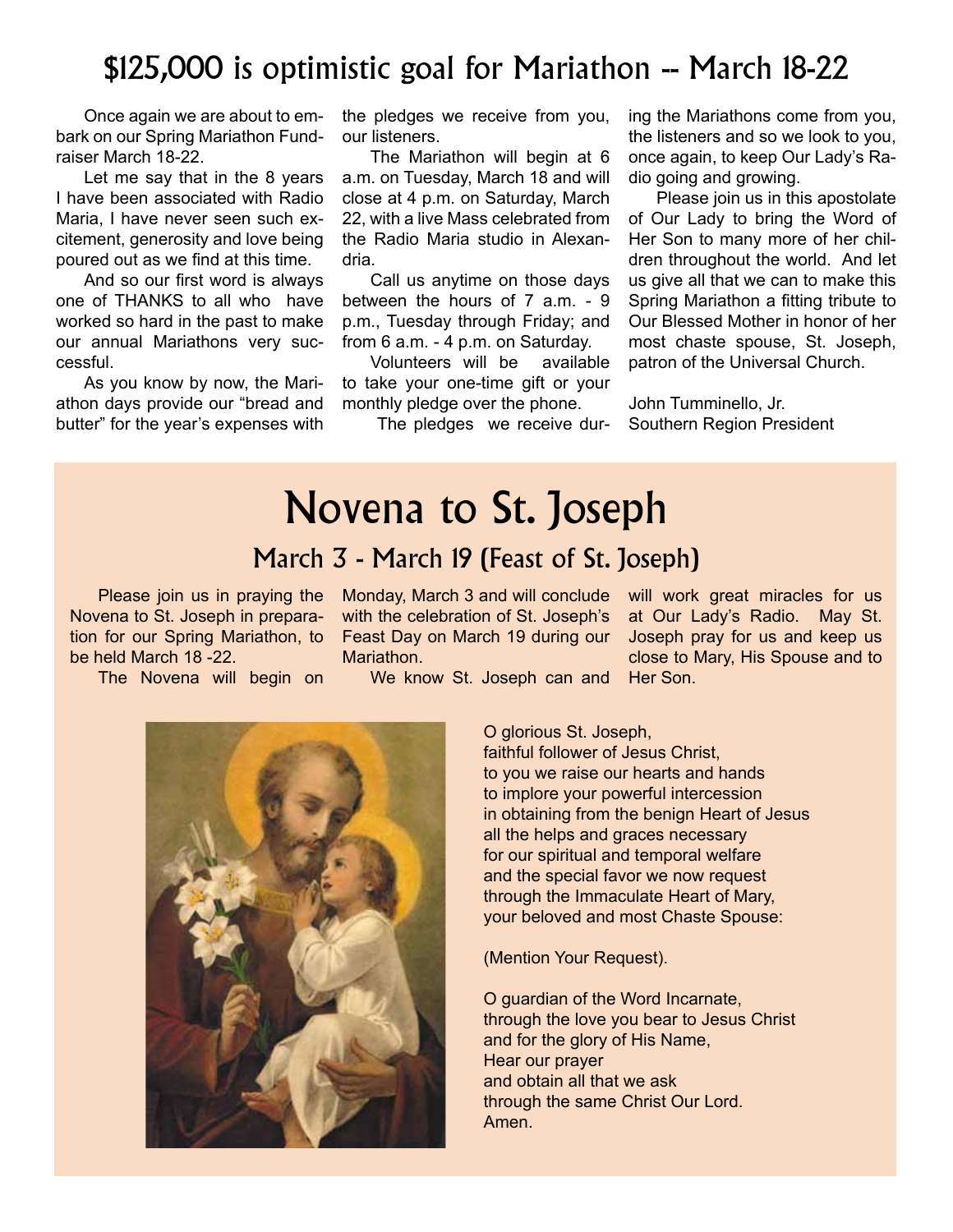### Radio Maria volunteers march for life

Radio Maria volunteers from around the country traveled to our nation's capitol Jan. 22 to join in the national March for Life. RM treasurer Mary Pyper, reported live from DC on the many pro-life events for the week. She spoke with many who came from our Radio Maria stations in Ohio, Louisiana, Pennsylvania, New York and even the Radio Maria Spanish in Washington, D.C. Pictured at right is a group of young people from Mercer County, home of WHJM in Ohio. From Louisiana, there was a group of students from KJMJ in Alexandria and 10 buses of students and volunteers from New Orleans. Radio Maria has over 15 hours of original pro-life programs.



|                                                                                                                                                                                                                                                                                                                                | Become an ARMS 21 member!<br><b>Association of Radio Maria Supporters</b><br>Yes, I want to pledge my support to the ministry of Radio Maria<br><b>ARMS 21 Enrollment Form</b><br>Name                                                                                                                                                   |  |  |  |  |
|--------------------------------------------------------------------------------------------------------------------------------------------------------------------------------------------------------------------------------------------------------------------------------------------------------------------------------|------------------------------------------------------------------------------------------------------------------------------------------------------------------------------------------------------------------------------------------------------------------------------------------------------------------------------------------|--|--|--|--|
|                                                                                                                                                                                                                                                                                                                                |                                                                                                                                                                                                                                                                                                                                          |  |  |  |  |
| GRIM RADIAN ROAD                                                                                                                                                                                                                                                                                                               |                                                                                                                                                                                                                                                                                                                                          |  |  |  |  |
| RADIO MARIA                                                                                                                                                                                                                                                                                                                    |                                                                                                                                                                                                                                                                                                                                          |  |  |  |  |
| Will my donation<br>make a difference?                                                                                                                                                                                                                                                                                         |                                                                                                                                                                                                                                                                                                                                          |  |  |  |  |
| V Your monthly dona-<br>tion, added to that of other<br>ARMS 21 members and<br>blessed by God, brings a<br>great increase.<br>V Your donation makes it<br>possible for Radio Maria to<br>grow in the United States.<br>Vour gift is essential to<br>Radio Maria for the mission-<br>ary work of evangelization<br>to continue. | Please choose one (minimum pledge of \$21 per month)<br>12 monthly donations of \$21<br>$\mathsf{L}$<br>4 monthly donations of \$63<br>  J<br>$\Box$<br>2 semin-annual donations of \$126<br>$\Box$<br>1 annual donation of \$252<br>Enclosed is my initial donation.<br>$\blacksquare$<br>Please charge my credit/debit card:<br>$\Box$ |  |  |  |  |
| Yes! Your Pledge<br><b>Will Make</b><br>A Difference!                                                                                                                                                                                                                                                                          | Signature                                                                                                                                                                                                                                                                                                                                |  |  |  |  |
| <b>Thank You!</b>                                                                                                                                                                                                                                                                                                              | Mail completed form to: Radio Maria, 601 Washington St., Alexandria, LA 71301<br>Thank you for your generosity!                                                                                                                                                                                                                          |  |  |  |  |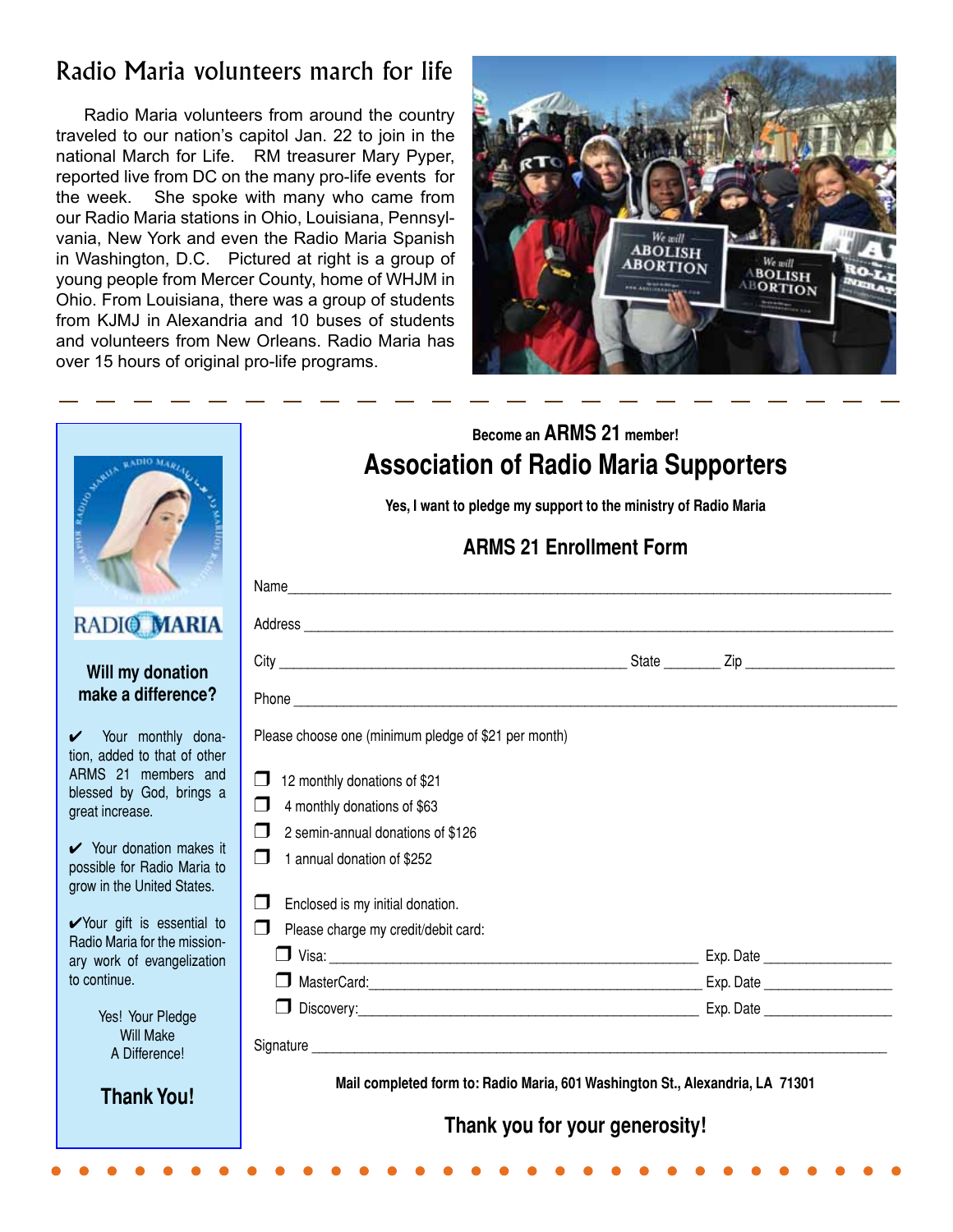# **RADIO MARIA**

# **Spring 2014 Schedule**<br>Listen LIVE 24/7 at radiomaria.us<br>Call-in Studio Line: 866-333-MARY (6279)

| <b>EASTERN</b> | <b>SUNDAY</b>                                                       | <b>MONDAY</b>                                                                                        | TUESDAY                                                                  | WEDNESDAY                                                                         | THURSDAY                                                                                           | <b>FRIDAY</b>                                                       | <b>SATURDAY</b>                                                                                 | <b>CENTRAL</b> |
|----------------|---------------------------------------------------------------------|------------------------------------------------------------------------------------------------------|--------------------------------------------------------------------------|-----------------------------------------------------------------------------------|----------------------------------------------------------------------------------------------------|---------------------------------------------------------------------|-------------------------------------------------------------------------------------------------|----------------|
| 7:00/44        | Angelus, Holy Rosary with Various Bishops                           |                                                                                                      |                                                                          |                                                                                   |                                                                                                    |                                                                     |                                                                                                 | <b>6:00AM</b>  |
| 7-30AM         | <b>Full Rosary</b>                                                  | Food for the Journey, in Antibalds /Proclaim, theory Kould Henry / Sharing the Word, Autobio Photosk |                                                                          |                                                                                   |                                                                                                    |                                                                     | American Catholic Radio                                                                         | <b>E30AM</b>   |
| 8:00/M         | <b>Type folm Paul II</b>                                            | Morning Prayer & Holy Rosary                                                                         |                                                                          |                                                                                   |                                                                                                    |                                                                     | <b>Moming Prayers</b>                                                                           | 7:00AM         |
| <b>B:30AM</b>  | Mary's Touch                                                        |                                                                                                      |                                                                          |                                                                                   | Morning Office of the Liturgy of the Hours (Lauds) and Preparation for Holy Mass                   |                                                                     | <b>Thoughts</b> on Jesus<br><b>The Holy Rosary</b>                                              | 7:30AM         |
|                | Chert Lemonde & York: Robb                                          |                                                                                                      |                                                                          |                                                                                   |                                                                                                    |                                                                     | God's Word Alive & Active                                                                       |                |
| 9:00AM         | <b>Morning Prayers</b><br>God's Word Alive & Active                 |                                                                                                      |                                                                          | Sacrifice of the Holy Mass                                                        | Forming Faithful Families   God's Word Allye & Arthur                                              |                                                                     | Time Work                                                                                       | <b>B:OOAM</b>  |
| 9:30AM         | Tors Wilds                                                          | Living the Lectionary<br>Fr. Rick Nieberdin                                                          |                                                                          | Healing Through the Mass - In Daniel Stenil                                       | wrws Lithian                                                                                       | Tires Hidde                                                         | Mary's Touch<br>Clusi Lorumbi & Sally Robb                                                      | <b>H: SOAM</b> |
| 10:00AM        | Carmelite<br>Conversations<br>Mark Davis & Francos Harry            | <b>The Catechism Hour</b><br>Fr. Walter Terrolistic                                                  | The Catechism Hour<br>Fr Dan Hochn                                       | <b>The Catechism Hour</b><br>Fr. John Hatcher                                     | <b>The Catechism Hour</b><br>Fr. Robert Young                                                      | <b>The Catechism Hour</b><br>Fr. David Zirk                         | The Will of God<br>Fr. Bisbett Young                                                            | <b>B:DOAM</b>  |
| 11:00AM        | Sacrifice of the<br><b>Holy Mass</b><br>terne marten by wood.       | <b>Embracing Your</b><br><b>Greatness</b><br>Christina King                                          | Beyond the Veil<br>En Tom Losa                                           | From The Rooftops<br>Disacron Hawkill Burke-Sirvers                               | An Intro to Bioethics<br>Fa Travish Howwell                                                        | Outside the Bax<br>Vicki Thiers<br>Aim High<br>Tri.Janun Kolcerrolu | Theology of the Body<br>Fr. Joseph Hewwell                                                      | 10:00AM        |
| Noon           | Renewing Faith<br>Disn, Bill Reserves                               | The Bible Lady<br>Gail Buckles                                                                       | Quest for a Culture<br>of Life in America<br><b>Terry Kinds</b>          | Francesca & Friends<br>Francesca Franchista                                       | Here I am Lord at<br><b>The Good News Hour</b>                                                     | Armed for Battle<br>lim Soldak                                      | Home Schooling<br>Lifeline<br>Cathresse Meron &<br>Terry Lynn Arreld                            | 11:00AM        |
| 1:00PM         |                                                                     |                                                                                                      |                                                                          | Angelus, Saint of the Day, Midday Office of the Liturgy of the Hours              |                                                                                                    |                                                                     |                                                                                                 | Noon           |
| 1:20FW         | <b>American Catholic Radio</b>                                      |                                                                                                      |                                                                          | Food for the Journey Schoolsoid: / Vatican News                                   |                                                                                                    |                                                                     | <b>Apostleship of Prayer</b><br>Fr. James Kuhicki                                               | 12:30PM        |
|                |                                                                     | A Walk Through                                                                                       |                                                                          |                                                                                   | <b>Fatima Today</b>                                                                                | Spirit and Truth Live or                                            |                                                                                                 |                |
| 2:00 PM        | Music of the Seasons<br>Hyers Patternery                            | Scripture<br>Sintern Seghurn                                                                         | A Caring Place<br>Warmshildeburt                                         | <b>Among Friends</b><br>Fr JimSchier                                              | Do. R&Ells<br>Living with Mary Today<br>Marjan Library at UD                                       | Star of the Sea<br>Living with Mary Today<br>Mainet Library at UD   | <b>The Mercy Generation</b><br>Et Juliet O'Brien                                                | 1:00PM         |
| 3:ODPM         | lesus the Evangelist<br>Allun Wright                                | <b>Sacred Treasures</b><br>Kathie Diaman                                                             | <b>Be Your Best</b><br>John Wright                                       | What Next, God?<br>Chrassa Walking                                                | Meet the Author<br>Ken Hack                                                                        | Catholic Classics<br>Fit Longsb Kotzenhi                            | Salvation is from<br>the Jews<br><b>Rei Schormer</b>                                            | 2.00PM         |
| 4:00PM         |                                                                     | Chaplet of Divine Mercy, Holy Rosary, Music & Inspiration                                            |                                                                          |                                                                                   |                                                                                                    |                                                                     |                                                                                                 |                |
| 5:OOPM         | <b>Give God Permission</b><br>ania Clarke & Fr Pelor Ryan           | <b>House Calls</b><br>Mary Breat                                                                     | Miracle Hunter<br>Michael (297ml)                                        | Don't Give Up<br>Ariew B: Arina                                                   | <b>House Calls</b><br>Fr: Rom Mathown                                                              | <b>Catholic Grab Bag</b><br>Er. John Fletcher                       | <b>Sacrifice of the</b><br><b>Holy Mass</b>                                                     | 4.00PM         |
| 6:00FM         | <b>Catholic Country</b><br>Kandy Albright                           | <b>Living Eucharist</b><br>Kathlene Beckman                                                          | Mary, Mother of God<br>and Our Mother<br>Fri. Kollen Flaskchen           | <b>Consecration To</b><br>Our Lady<br>Fr. Charles Bocker                          | <b>Apologetics</b><br>Irene Sechen                                                                 | <b>St. Philomena's Hour</b><br>Fri Chail Fartato                    | <b>Fatima Today</b><br>Din For Ella<br>Mary's Touch                                             | <b>S:COPM</b>  |
| 7:ODPM         | Holy Rosary and<br>Prayers                                          | Carmelite<br>Conversations<br>Mark Llank & Frances Harry                                             | <b>Shield of Faith</b><br>Malleyn Armskil                                | The Joy of Discovery<br>Hal Haichee                                               | Putting Faith and Hope<br>in Your Job Search<br>Kelsin Trun                                        | Living the Word Live<br>Merc's Prayer Group                         | Class Lamonia & Sally Ridds<br><b>Carmelite</b><br>Conversations<br>Mark Elonis & Fearers Harry | <b>ELCOPM</b>  |
|                |                                                                     |                                                                                                      |                                                                          |                                                                                   | Liturgy of the Hours (Vespers), Chaplet of Divine Mercy, Devotions and Music                       |                                                                     | <b>Consecration To</b>                                                                          |                |
| <b>B:ODFM</b>  | Culture of Life<br>Ft. Voter Printer                                | Our Lady<br>Food for the Journey Sc Annihirin / Vatican News                                         |                                                                          |                                                                                   | <b>Fr. Charles Hielers</b>                                                                         | 7:00PM                                                              |                                                                                                 |                |
|                | The News That Doesn't                                               |                                                                                                      |                                                                          |                                                                                   | <b>Holy Rosary</b>                                                                                 |                                                                     |                                                                                                 |                |
| 9:00PM         | Make the News                                                       | <b>Gaudian et Spes</b>                                                                               | On Catholic Education                                                    | <b>Lumen Gentium</b>                                                              | Your Health                                                                                        | God's Word Alive & Adive                                            |                                                                                                 | 8.00PM         |
|                | Fr Walter Torrelatto                                                | In Joseph Barbons                                                                                    | Fe, Ylewort Eak                                                          | Ft. Gerald Marian                                                                 | Dr. Deiniesos Magnores                                                                             | Tixes VG/64:                                                        | Night Prayers                                                                                   |                |
| 10:00PM        | Catechism of the<br>Catholic Church<br>Ft. Longh Kotenia            | <b>Armed for Battle</b><br>Toys Southek-                                                             | Jesus the Evangelist<br>Allon Wright                                     | Salvation in from<br>the Jews<br>Rey Televition                                   | <b>Miracle Hunter</b><br>Michael O'Medi                                                            | The Will of God<br>Fo. Ridwet Mourns                                | Mary, Mother of God<br>and Our Mother<br>Fe John Fletches                                       | 9:00PM         |
| 11:00%         | The Will of God<br>Ft. Suburt Young                                 | <b>The Catechism Hour</b><br>Fu Tobu Fletcher                                                        | <b>The Catechism Hour</b><br><b>Ft Kalent Young</b>                      | <b>The Catechism Hour</b><br>Ft: Walter Topelone                                  | The Catechism Hour<br><b>Fil Darchfoches</b>                                                       | <b>The Catechism Hour</b><br>Fit David Zink                         | <b>Armed for Battle</b><br>Jim Sodiak                                                           | 10:00PM        |
| Midnight       |                                                                     | 11:00PM<br>Take Your Limits Off God - Ft Duam Stemmt                                                 |                                                                          |                                                                                   |                                                                                                    |                                                                     |                                                                                                 |                |
| 12:30 AM       | Mary's Touch                                                        | <b>Fatima Today</b>                                                                                  | <b>Living the Lectionary</b>                                             |                                                                                   | Apostleship of Prayer   Living with Mary Today   Living with Mary Today   God's Word Alive & Adler |                                                                     |                                                                                                 | 11:30PM        |
|                | Churt Lannong: & Saffy Rolet                                        | Don, Bole Ellis                                                                                      | Fr. Elicie Nieberdine                                                    | Fr. James Karrello                                                                | Manan Library at UD                                                                                | Martiet Library at UO                                               | Time Webli                                                                                      |                |
| 1:00AM         | MONDAY<br>Mary, Mother of God<br>and Our Mother<br>Tr. John Hitcher | TUESDAY<br>Miracle Hunter<br>Michael Clifford                                                        | WEDNESDAY<br><b>Give God Permission</b><br>Juris Clarke & Fr Peter Eyart | THURSDAY<br>Putting Faith and Hope<br>in Your Job Search<br><b>Birbin Philips</b> | FRIDAY<br><b>From The Rooftops</b><br>Dogoon Hamid the koloisen                                    | SATURDAY<br><b>Meet the Author</b><br>Keit Huck                     | <b>SUNDAY</b><br><b>Sacred Treasures</b><br>Kabe Duggan                                         | Midnight       |
| 2:00AM         | Quest for a Culture.<br>of Life in America<br>Steve Kitch           | Here I am Lord or<br>The Good News Hour                                                              | <b>Carmelite</b><br>Conversations<br>Mark Dunic & Feature Harry          | <b>St. Philomena's Hour</b><br><b>Fr. Chail Partain</b>                           | <b>The Mercy Generation</b><br>Et John O'Brign                                                     | What Next, God?<br>Christin: Walkins                                | <b>Living Eucharist</b><br>Kalifecer Beckman                                                    | 1:00AM         |
| 3:00AM         | <b>Francesca &amp; Friends</b><br>Financoura Espechene              | A Walk Through<br>Scripture<br><b>Jimmy Teahirs</b>                                                  | From The Rooftops<br><b>Crossovt Hamild Rushardipyres</b>                | <b>Be Your Best</b><br>Triden Wingba                                              | The Bible Lady<br>Gial Biskies                                                                     | <b>Jesus the Evangelist</b><br>Allen Wright                         | A Caring Place<br>Warmid Habert                                                                 | 2:00AM         |
| 4:00AM         |                                                                     | Chaplet of Divine Mercy (3am) / Holy Rosary (3:20am)                                                 |                                                                          |                                                                                   |                                                                                                    |                                                                     |                                                                                                 | 3:00AM         |
| 5:00AM         | What Next, God?<br>Christma Walkerer                                | An Intro to Bioethics<br>Ti Jamph Howard                                                             | Home Schooling<br>Lifeling<br>Catherine Monas &<br>Terry Lann Arnold     | <b>Beyond the Veil</b><br>Fir Tom Lora                                            | Living Eucharist<br><b>Gathiern Beckman</b>                                                        | <b>St. Philomena's Hour</b><br>Fr. Chaž Forsam                      | Renewing Faith<br>Disk Will Bernham                                                             | 4:00AM         |
| 6:00AM         | <b>Catholic Classics</b><br>Fr Joseph Koloniki                      | Meet the Author<br>Kan Thank                                                                         | Putting Faith and Hope<br>in Your Job Search<br>Robas Bruin              | The Will of God<br>Fr. Robert Young                                               | Theology of the Body<br>Fr.Threned                                                                 | <b>Apologetics</b><br>Timmy Segfrow                                 | Salvation is from<br>the Jews<br><b>Hoy Schorman</b>                                            | <b>S:OOAM</b>  |
| EASTERN        |                                                                     | White $=$ Live Programing                                                                            |                                                                          |                                                                                   | <b>Blue = Prerecorded Programing</b>                                                               |                                                                     | March 1, 2014                                                                                   | œntral         |